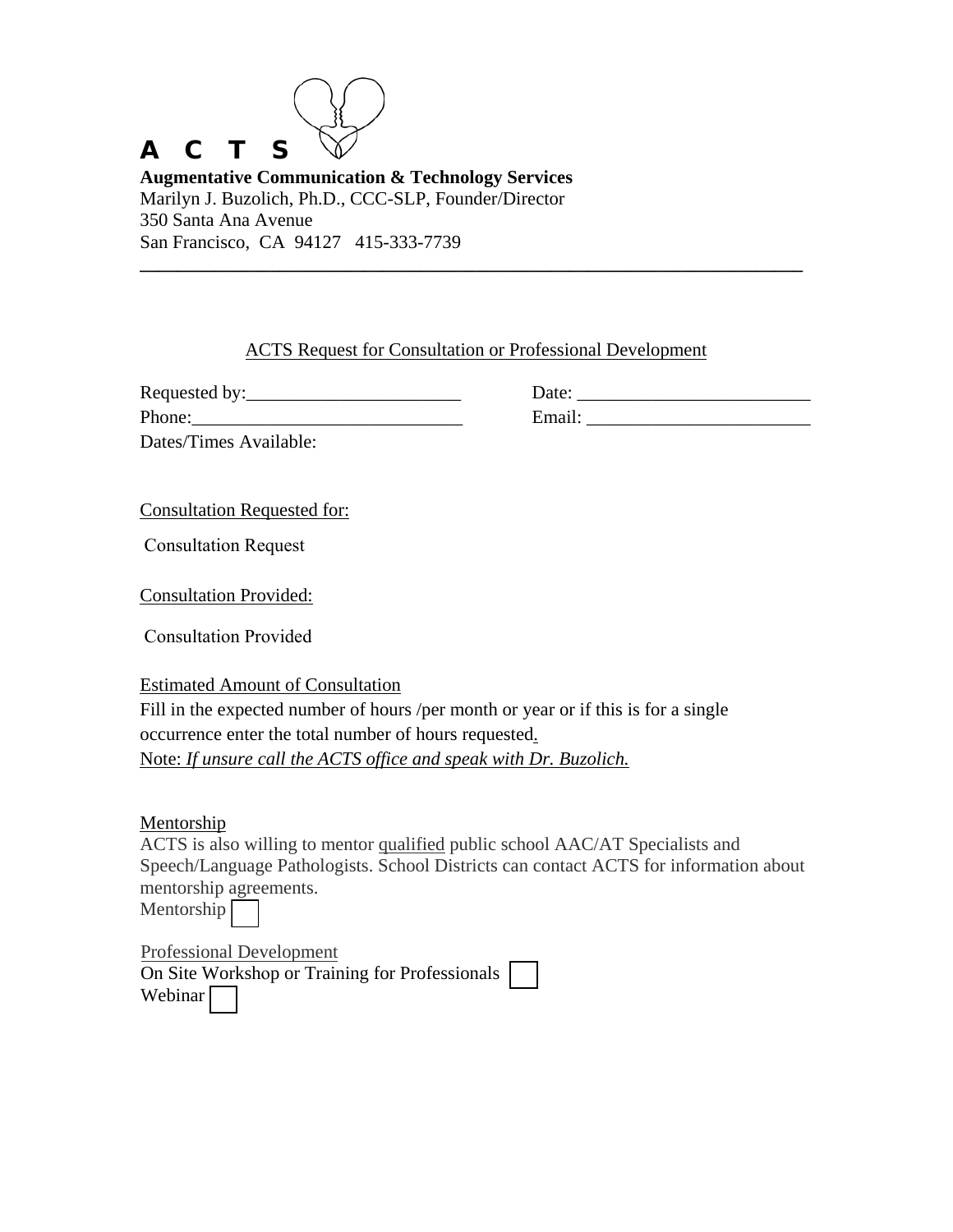## A C T S

**Augmentative Communication & Technology Services** Marilyn J. Buzolich, Ph.D., CCC-SLP, Founder/Director 350 Santa Ana Avenue San Francisco, CA 94127 415-333-7739/FAX 415-333-3456

**\_\_\_\_\_\_\_\_\_\_\_\_\_\_\_\_\_\_\_\_\_\_\_\_\_\_\_\_\_\_\_\_\_\_\_\_\_\_\_\_\_\_\_\_\_\_\_\_\_\_\_\_\_\_\_\_\_\_\_\_\_\_\_\_\_\_\_\_\_\_\_** 

Topic for Professional Development:

Please submit this completed form to the ACTS office via email: [mjbuz@acts-at.com](mailto:mjbuz@acts-at.com) [ddmartini@acts-at.com](mailto:ddmartini@acts-at.com)

The ACTS office will contact you after receiving your request.